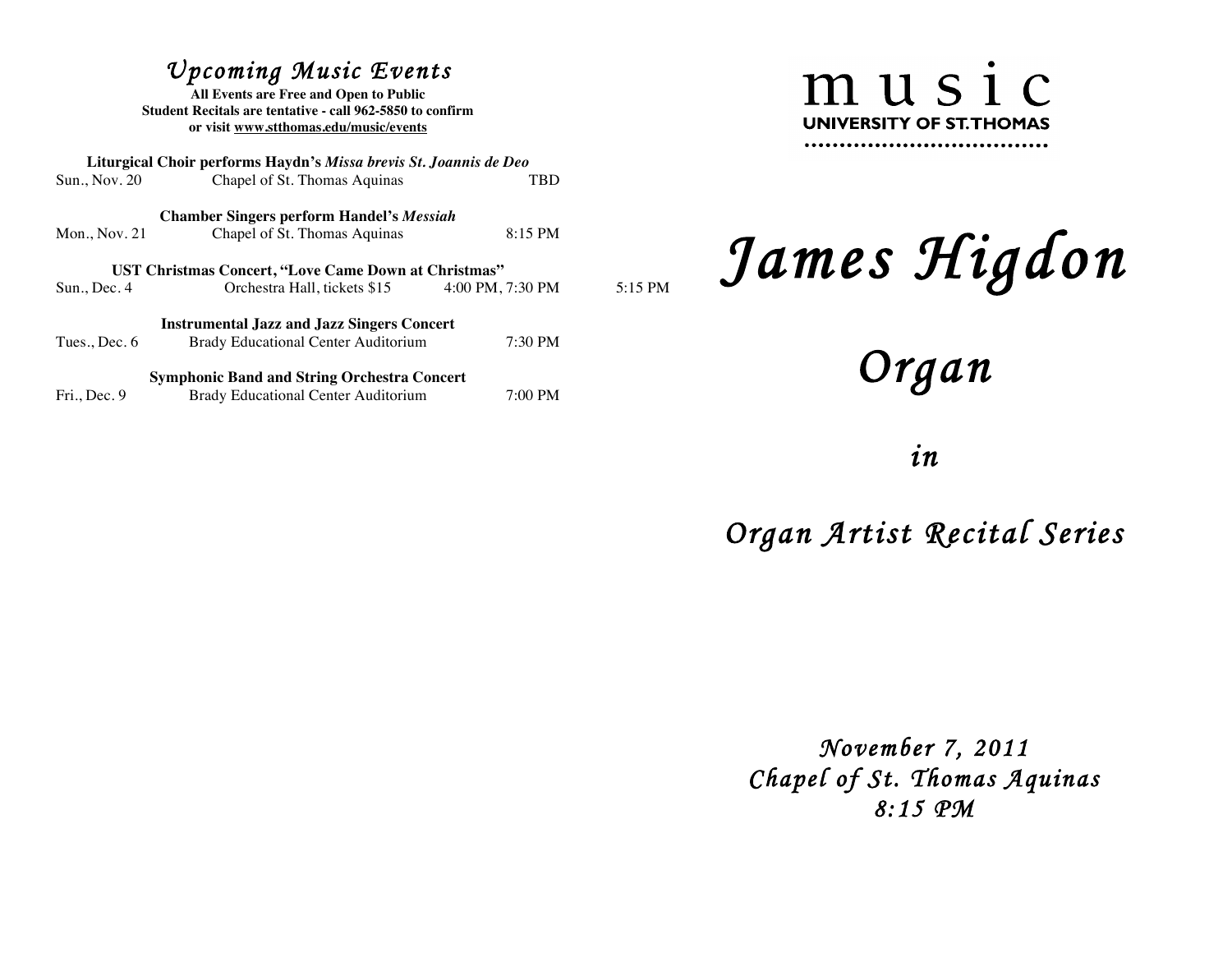## *PROGRAM*

Jehan Ariste Alain (1911-1940)

*Litanies*, JA 119

*Le jardin suspendu*, JA 71

*Première fantaisie*, JA 72

*Deuxième fantaisie*, JA 117

*Lamento*, JA 14

*Premier Prélude profane*, JA 64

*Deux chorales*

Choral dorien, JA 67 Chorale phrygien, JA 68

*Aria*, JA 138

Intermission

*Postlude pour l'office de complies*, JA 29

*Trois Danses*, JA 120a Joies Deuils **Luttes** 

All are cordially invited to meet the artist at a reception following the recital in the Murray-Herrick Center, Rogge Room.

Organ built by Gabriel Kney (1987)

A gift to the University and the community from Robert S. Asmuth, Sr., Class of 1943, in memory of his beloved grandson Robert "Robby" S. Asmuth, III.

*Enjoy organ music on your radio during weekly 2-hour broadcasts of PIPEDREAMS from Classical Minnesota Public Radio, Sunday mornings beginning at 6 a.m. on KSJN-99.5FM. For more information: www.mpr.org. Also listen to PIPEDREAMS on the internet at any time (24/7) at*  www.pipedreams.org.

James Higdon is the Dane and Polly Bales Professor of Organ and Director of the Division of Organ and Church Music at the University of Kansas. He earned a Bachelor of Music degree in organ from St. Olaf College, Master of Music degree from Northwestern University, and Doctor of Musical Arts degree from the Eastman School of Music. He has studied with Edmund Ladouceur, Robert Kendall, Karel Paukert, David Craighead, and Catharine Crozier. He has also studied in France with Marie-Claire Alain.

Higdon's recordings include: Dupré: A Centennial Tribute (Pro Organo), recorded at St. Paul's Anglican Church, Toronto, Canada; Organ Music of France and Camille SAINT SAËNS (Arkay), both recorded on the 1879 Cavaillé-Coll organ at St.- François-de-Sales, Lyon, France; and Jehan Alain: Complete Works for Organ (RBW). He is also featured on two recordings with the renowned Kansas City Chorale - Nativitas and Alleluia: An American Hymnal, recorded on the Nimbus label. Recently released is Music from Bales Organ Recital Hall (DCD Records), the inaugural recording of the new Hellmuth Wolff organ in the Bales Organ Recital Hall at the University of Kansas.

Recent European concert tours include recitals at Notre Dame Cathedral, La Madeleine and Saint- Étienne-du-Mont in Paris, St. Stephen's Cathedral in Vienna, Chartres Cathedral and concerts and master classes in Germany, Prague and Poland and Russia. Significant American recitals include appearances at four regional conventions of The American Guild of Organists. He has performed the premières of three commissioned works for organ by American Composers:

Epistrophe: A Sonata in Four Movements for Organ - Samuel Adler, 1992 Three Temperaments - Stephen Paulus, 1996 Trelugue, Peccatas and Feuds - Music for a Reverberant Space - James Mobberley, 1997

The University of Kansas presented him with a W.T. Kemper Fellowship for Teaching Excellence at the beginning of the 1997-1998 academic year. He was the first University of Kansas professor from the arts to be recognized with this prestigious award. He has had six students win Fulbright Awards and two students awarded International Rotary Grants during his tenure at the University of Kansas.

James Higdon is also active as an adjudicator. He recently served on juries for numerous international organ playing competitions: Calgary North American Finals (Atlanta); International Organ Playing Competition (Erfurt, Germany); the Concours International d'orgue de la ville Biarritz: Prix André Marchal (Biarritz, France); the Concours internationaux de la Ville de Paris; the Canadian International Organ Competition (Montréal); the Taraverdiev International Organ Competition (Moscow and Kaliningrad) and the Concours de Granes Orgues de Chartres. In 2011 he will be on the juries of the